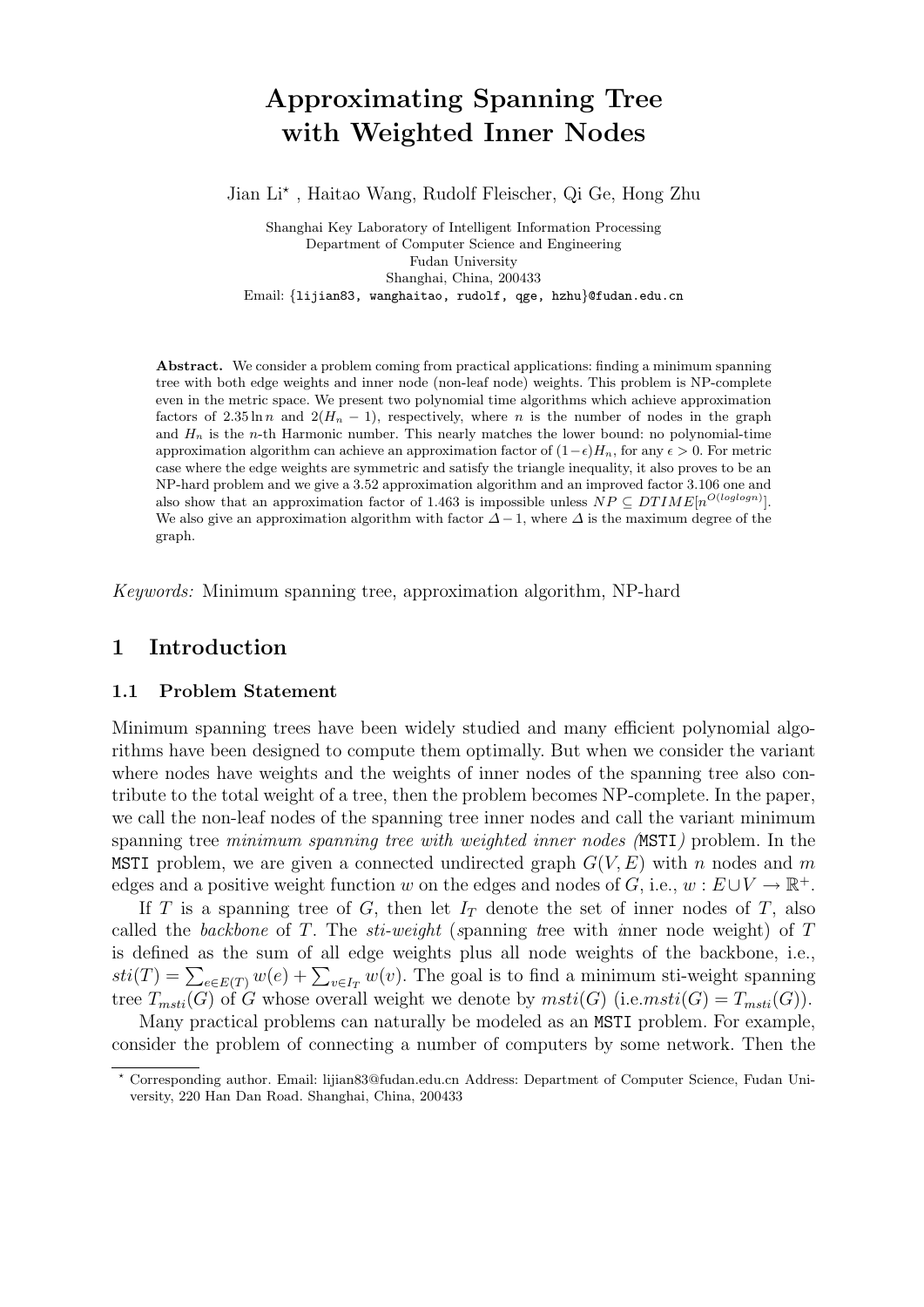cost is determined by the cost of all cables plus the cost of additional routing hardware needed at intermediate nodes of the network.

If we set all edge weights to zero and all node weights to one, we obtain as a special case the connected dominating set problem (CDS). Since CDS is NP-complete [2], MSTI is NP-complete. Furthermore, MSTI has no  $(1 - \epsilon)H_n$  approximation, for any  $\epsilon > 0$ , unless  $NP \subseteq DTIME(n^{O(\log \log n)})$ , as this lower bound holds already for CDS [3].

#### 1.2 Our Results

First we show that the MSTI problem is also NP-hard even in the metric space. We then give some approximation algorithms for MSTI. We assume throughout the paper that  $n \geq 3$ . In the first algorithm we combine an approximation algorithm for the uncapacitated facility location problem with an approximation algorithm for the node weighted Steiner tree problem to get an algorithm with an approximation factor of  $2.35 \cdot \ln(n)$ . If restricted to metric MSTI, the above algorithm gives a 3.52-approximation. By using a slightly different algorithm for facility location which considers a tradeoff between facility opening costs and connection costs we obtain a 3.106-approximation algorithm. The lower bound of 1.463 is also proved for the approximation factor.

We present a second algorithm with an improved approximation factor of  $2(H_n - 1)$ . This algorithm follows a greedy approach. In each iteration, we choose a star so as to minimize the ratio of the weight of the star to its size. A similar approach, based on spiders, was used by Klein and Ravi [5] and Guha and Khuller [4] to approximate the node weighted Steiner tree problem.

When the maximum degree  $\Delta$  of the graph is small, we give an algorithm with an approximation factor of  $\Delta - 1$ . In the paper, we often use the following inequality.

**Fact 1** Let  $a_1, \ldots, a_k, b_1, \ldots, b_k$  be positive real numbers. Then,

$$
\min\{\frac{a_1}{b_1}, \dots, \frac{a_k}{b_k}\} \le \frac{\sum_{i=1}^k a_i}{\sum_{i=1}^k b_i}
$$

This paper is organized as follows. In Section 2, we prove MSTI is NP-hard in the metric space. In Section 3 we present a  $(2.35 \cdot \ln n)$ -approximation algorithm in general space and the 3.52-approximation algorithm in the metric space. In Section 4, we give an improved 3.106-approximation algorithm in the metric space. In Section 5 we present the  $2(H_n-1)$ -approximation algorithm for general space. In Section 6 we present a  $(\Delta - 1)$ approximation algorithm. We end the paper with some remarks in Section 7.

# 2 NP-hard Proof of the Metric MSTI

**Theorem 2.** The MSTI problem is NP-hard even in the metric space, where the edge weights are symmetric and satisfy the triangle inequality.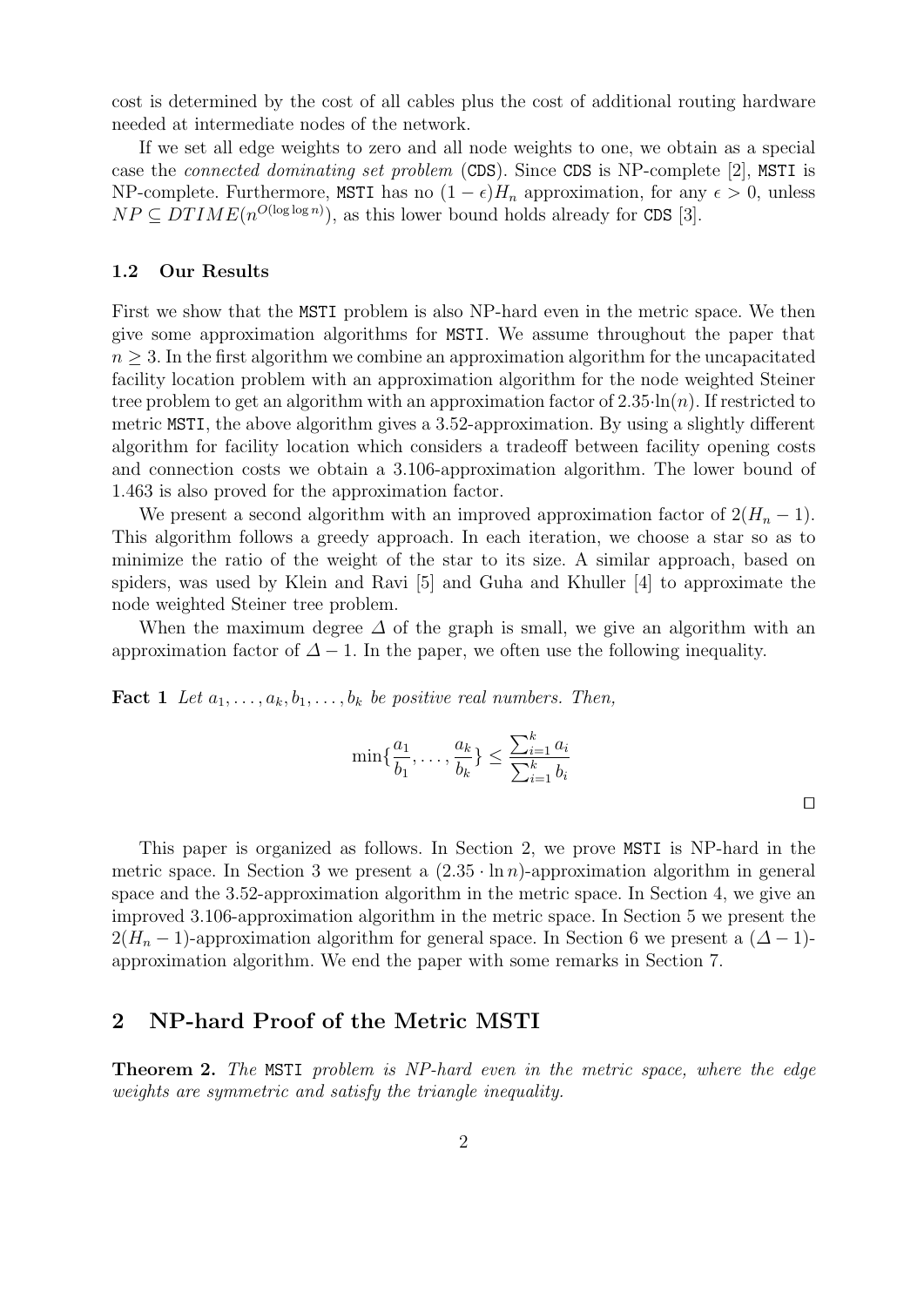Proof. We prove it by reduction from Maximum Leaf Spanning Tree (MLST) problem which is NP-hard<sup>[2]</sup>. Recall that the MLST problem is to find a spanning tree which has the maximum number of leaves in a given graph. The reduction algorithm is as follows:

For any given graph  $G(V, E)$ , we transform it to a new graph  $G'(V', E')$  just by connecting u and v, if  $(u, v)$  is not in E. Now G' is a complete graph. For each node  $v \in V'$ , set  $w(v) = \beta$ . Here  $\beta = \frac{1}{n^2}$  and n is the number of nodes in G. For each edge  $(u, v) \in E'$ , if  $(u, v) \in E$ , set  $w(u, v) = 1$ ; otherwise,  $w(u, v) = 2$ . It is not difficult to see that the edge weights are symmetric and satisfy triangle inequality. Obviously, the reduction algorithm is polynomial.

Now we claim that there exits a spanning tree in  $G$  which has at least  $k$  leaves if and only if there exists a spanning tree of G' whose overall sti-weight is at most  $(n-k)\beta+n-1$ . We prove it as follows.

Suppose there is a spanning tree T of G which has  $t \geq k$  leaves. Then in G', since the weight of each edge in T is 1, the weight of each inner node in T is  $\beta$  and the number of inner nodes of T is  $n - t$ , the sti-weight of T in G' is  $(n - t)\beta + n - 1$  which is at most  $(n - k)\beta + n - 1.$ 

If there is a spanning tree T' in G' whose weight is at most  $(n-k)\beta + n-1$ , then we know the weight of T' is less than n because  $(n-k)\beta = (n-k)\frac{1}{n^2} < 1$ . Since there are  $n-1$  edges in T', it is easy to see that each edge in T' has weight 1. This implies T' is also a spanning tree in G. Because weight of the backbone is at most  $(n - k)\beta$ , we know that the number of the inner nodes in  $T'$  is at most  $n - k$  which means the number of leaves is at least k.

 $\Box$ 

### 3 A Simple Algorithm

We first solve an uncapacitated facility location problem where all the nodes of G are clients. Each node is a facility candidate and the cost of opening a facility at node  $v$  is  $w(v)$ . Let  $F \subset V$  be the set of facilities chosen to open in the solution of the facility location. Then we set the weight of the nodes in  $F$  to zero and subdivide each edge of  $G$ into two edges by introducing a new node, whose weight is the weight of the subdivided edge, in the middle of the subdivided edge. Then we solve the node weighted Steiner tree problem, where terminals are the nodes in  $F$ . Finally we combine the solution of the facility location problem (i.e., the set of edges used to connect nodes to their closest facility) with the obtained Steiner tree to get a solution to the MSTI problem, breaking cycles (if there exits) by deleting edges arbitrarily on the cycles. For the metric case, after finding the solution of facility location, since all nodes in  $F$  have direct connections, we just find a normal minimum spanning tree in the subgraph  $SG_F$  which is induced by F. The following is the two algorithms:

#### Algorithm  $1(G)$

1 Solve the uncapacitated facility location problem in G by the approximation algorithm in [7]. Let  $SOL<sub>ufl</sub>$ denote the solution. Let F be the set of facilities opened in  $SOL_{ufl}$ .

2

<sup>3</sup> for each  $v \in F$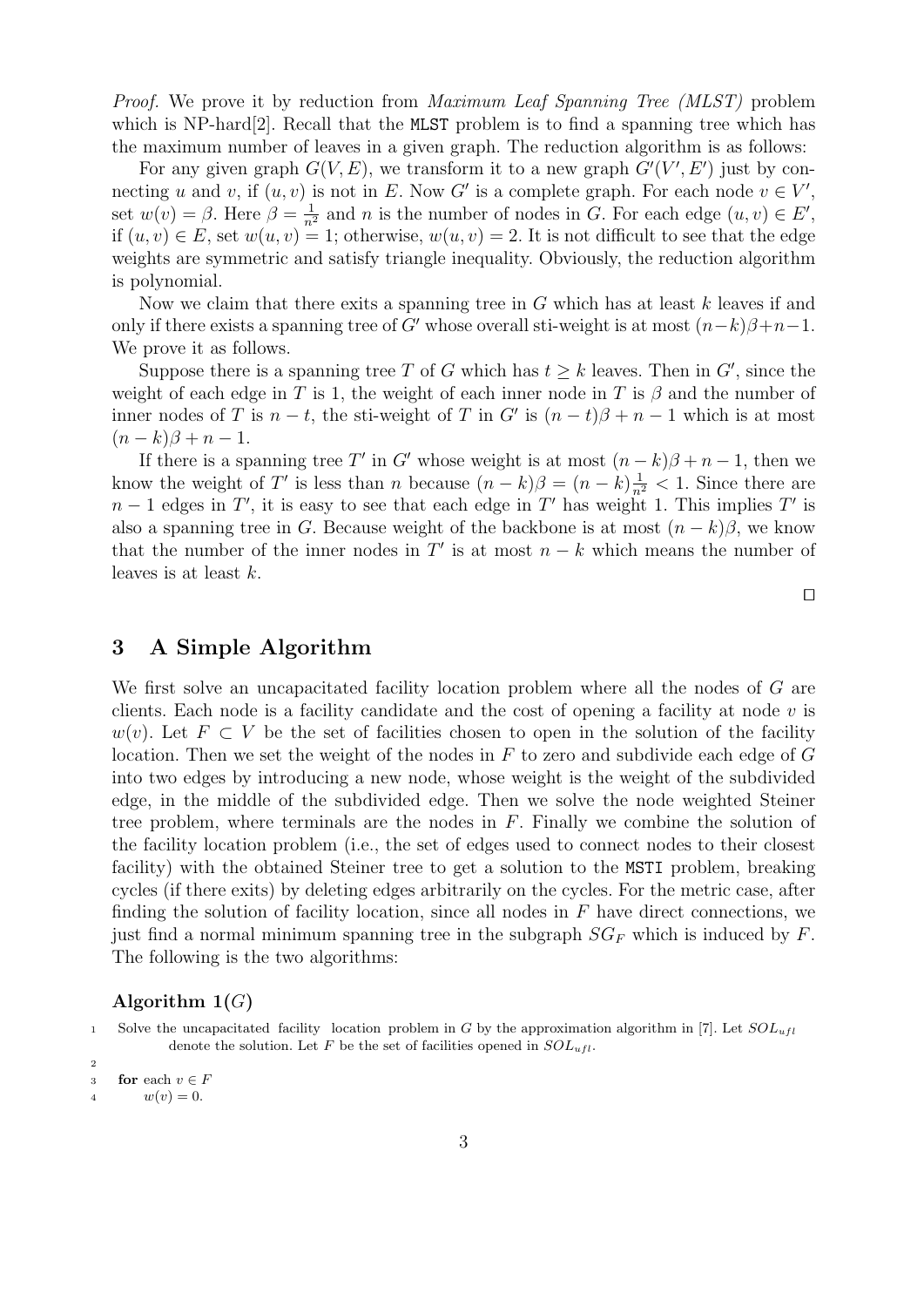- 5 **for** each edge  $e(u, v) \in G$
- <sup>6</sup> delete e
- $7\qquad\qquad$ add a node $a_{uv}$

```
8 add two edges e_1(u, a_{uv}), e_2(a_{uv}, v)
```
- 9  $w(a_{uv}) = w(e)$
- 10  $w(e_1) = w(e_2) = 0 \text{ //} Now every edge's weight is 0.$

<sup>12</sup> Considering the nodes in F as terminals, find a node weighted Steiner tree by the approximation algorithm in [4]. Let  $SOL_{steiner}$  denote the steiner tree.

14 Combining  $SOL_{ufl}$  with  $SOL_{steiner}$  to get a graph  $G^*$ , if there are cycles in  $G^*$ , break cycles by arbitrarily deleting edges on the cycles to get a spanning tree  $T$  of  $G$ .

```
15 return T
```
11

13

2

4

#### **Algorithm 2(G)** (in metric space)

- 1 Solve the uncapacitated facility location problem in G by the approximation algorithm in [6]. Let  $SOL_{ufl}$ denote the solution. Let F be the set of facilities opened in  $SOL_{ufl}$ .
- 3 Using Prim's algorithm in [1] to find a minimum spanning tree  $T_F$  in the subgraph  $SG_F$  induced by F.
- 5 Combine  $SOL_{uff}$  with  $T_F$  to get a spanning tree T of G.

6 <sup>7</sup> return T

#### Theorem 3.

- (a) The Algorithm 1 is a factor  $(2.35 \ln n)$ -approximation algorithm for MSTI.
- (b) The Algorithm 2 is a factor 3.52-approximation algorithm for the metric MSTI .

Proof.

(a) Since each node of G is either a facility or a client connected to a facility, and the Steiner tree connects all facilities, combining both solutions produces a spanning network of G, which we can turn into a spanning tree by deleting edges on cycles.

Let  $OPT_F$  denote the minimum cost of the facility location problem, and  $OPT_S$ the minimum weight of the node weighted Steiner tree problem with terminals F. It is easy to see that  $T_{msti}(G)$  could also be a feasible solution (maybe not optimal) for solving the facility location problem, so we have  $OPT_F \leq msti(G)$ . The facility location problem can be  $\ln n$ -approximated [7].

We also have  $OPT_S \leq msti(G)$ . Here we give a simple idea of the proof. We assume T is the optimal spanning tree of  $msti(G)$ ,  $I<sub>T</sub>$  is the set of inner nodes of T, and F is the terminals set of the steiner tree problem. We delete the leaves which are in  $T$  but not in F to obtain T'. Then T' is a steiner tree of F. We assume steiner  $(T')$  is the sum of the weight of the steiner tree.  $steiner(T') = \sum_{e \in E(T')} w(e) + \sum_{v \in V(T')-F} w(v)$ . Sum of the weight of the steller tree. *steller*  $(T) = \sum_{e \in E(T)} w(e) + \sum_{v \in I_T} w(v)$ . Because  $E(T') \subseteq E(T)$  and Remember that  $msti(G) = \sum_{e \in E(T)} w(e) + \sum_{v \in I_T} w(v)$ . Because  $E(T') \subseteq E(T)$  and  $V(T') - F \subseteq I_T$ , we can get steiner $(T') \leq msti(G)$ . Then we obtain the inequality  $OPT_S \leq steiner(T') \leq msti(G)$ . The best approximation algorithm for the node weighted steiner tree problem achieves an approximation factor of  $1.35 \ln n$  [4].

Using the above two approximation algorithms, we combine their solutions and break cycles (if there exits) by arbitrarily deleting edges on the cycles, and then we can obtain a  $(\ln n + 1.35 \ln n)$ -factor approximation solution for MSTI.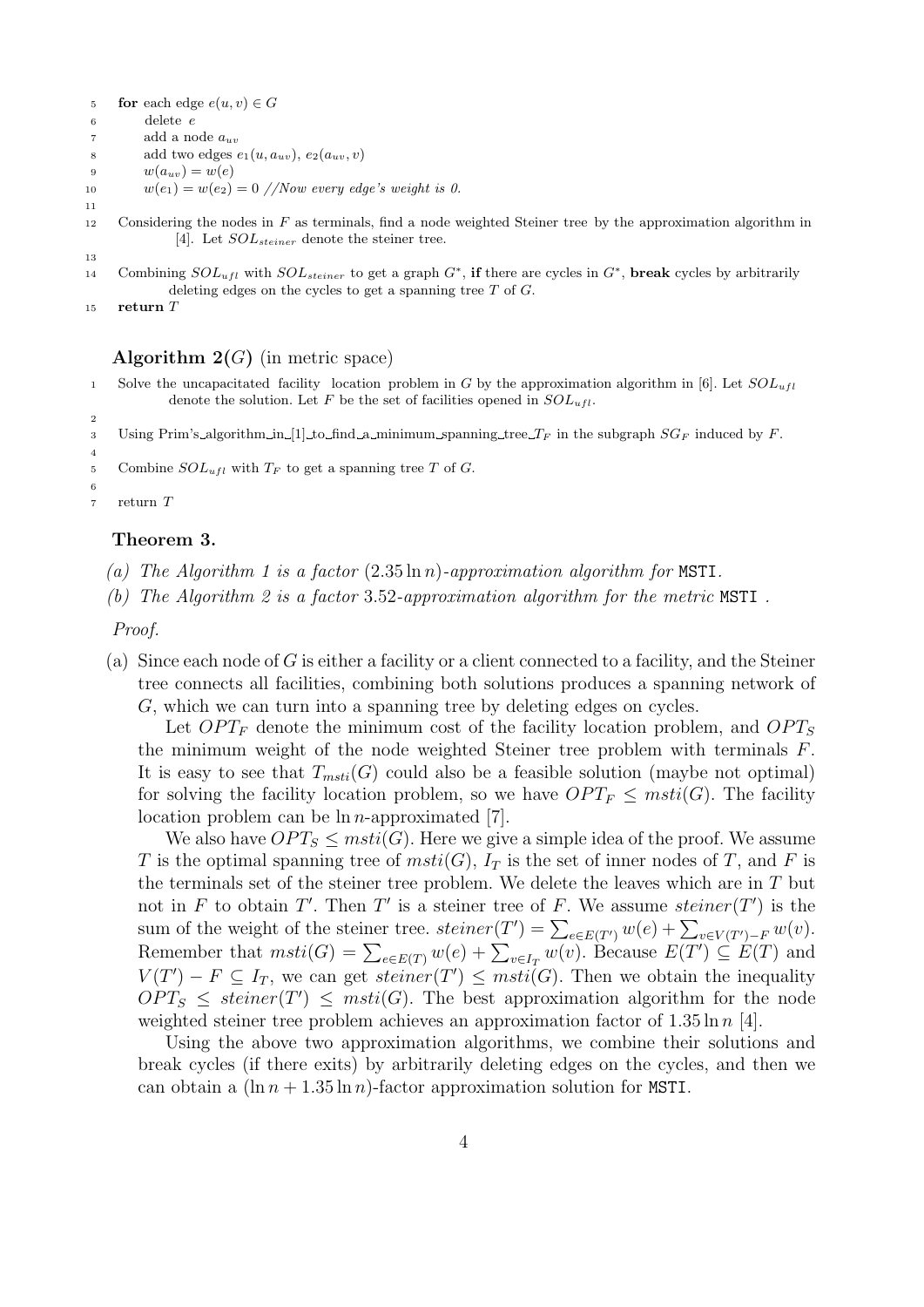(b) The factor of approximation algorithm in [6] for the facility location problem in the metric space is 1.52. And then we claim that the weight of the spanning tree  $T_F$  found in the second step of Algorithm 2 is less than  $2msti(G)$ . Here we also give the simple idea about the 2-approximation. Assume  $T$  is the optimal solution of the metric MSTI problem in G,  $T_F$  is the minimum spanning tree of the subgraph  $SG_F$  which is induced by the nodes in F, and  $T_G$  is the minimum spanning tree of G. For each edge  $e(u, v) \in$  $T_G$ , we add a secondary edge  $e'(u, v)$  to  $T_G$  and finally get a new graph  $T'_G$ . Now we can easily get a Euler tour  $P$  in  $T_G$  since each node has even degree. Then we connect directly each node in  $F$  according to the order in which they appear firstly in  $P$  to get a new tree (in fact, a path)  $T_F'$  which is a spanning tree of  $SG_F$ . Due to the triangle a new tree (in fact, a path)  $I_F$  which is a spanning tree of  $S G_F$ . Due to the triangle<br>inequality, it is not difficult to get  $\sum_{e \in T_F} w(e) \leq \sum_{e \in P} w(e) = 2 \sum_{e \in T_G} w(e)$ . Since  $T_G$ <br>is the minimum spanning tree in G, we  $\overline{\phantom{a}}$  $\leq \sum_{e \in T} w(e)$ . Since  $T_F$  is the is the minimum spanning tree in G, we have  $\sum_{e \in T_G} w(e) \leq \sum_{e \in T'_F} w(e)$ . Since  $I_F$  is the minimum spanning tree of  $SG_F$ , we have  $\sum_{e \in T_F} w(e) \leq \sum_{e \in T'_F} w(e)$ . Finally we can obtain  $\sum_{e \in T_F} w(e) \leq \sum_{e \in T'_F} w(e) \leq 2 \sum_{e \in T_G} w(e) \leq 2 \sum_{e \in T} w(e) \leq 2 msti(G)$ . Then we just combine the above two results and obtain a factor  $(1.52+2)$  approximation solution of the metric MSTI problem.

 $\Box$ 

# 4 Metric MSTI

#### 4.1 The Improved Approximation Algorithm

In this section, we give a better approximation algorithm for the metric MSTI problem. Our improved metric MSTI algorithm runs in three stages.

First, we scale up the facility costs by a constant factor of  $\delta > 1$  (which will be fixed later) and then run the greedy facility location algorithm of [9] (often called JMS algorithm) to find a solution of the scaled facility location problem.

In the second stage, we scale down the facility costs back to their original values. If at any point during this process a facility could be opened without increasing the total cost, then we open that facility and connect each client to its closest open facility. In other words, if the opening cost of the facility is equal to or less than the total cost that clients can save by switching their service facilities to that facility, then we open the facility and connect those clients to it. Let  $F$  denote the set of facilities chosen to open after the second stage, and let C denote the total cost of the facilities opening and the connection.

Finally, we connect the facilities in F by finding a minimum spanning tree  $T_F$  in the subgraph which is induced by the nodes in  $F$ . Let  $C_{msti}$  denote the cost of the final solution.

For an optimal solution of MSTI, let  $C_I^*$  denote the weight of all inner nodes and  $C_I^*$ the weight of all edges. In [9], a general lemma shows the relation between the solution of JMS algorithm and any other solution of the facility location problem. For any fixed parameter  $\gamma_f \geq 1$ , a second parameter  $\gamma_c$  can be computed as the supremum of the maximum solutions of an infinite family of optimization problems. It was shown in [6] that  $\gamma_c \leq 1.78$  when  $\gamma_f = 1.11$ .

**Lemma 1.** [9] Let  $\gamma_f \geq 1$  and  $\gamma_c := sup_k\{z_k\}$ , where  $z_k$  is the solution of the following optimization algorithm: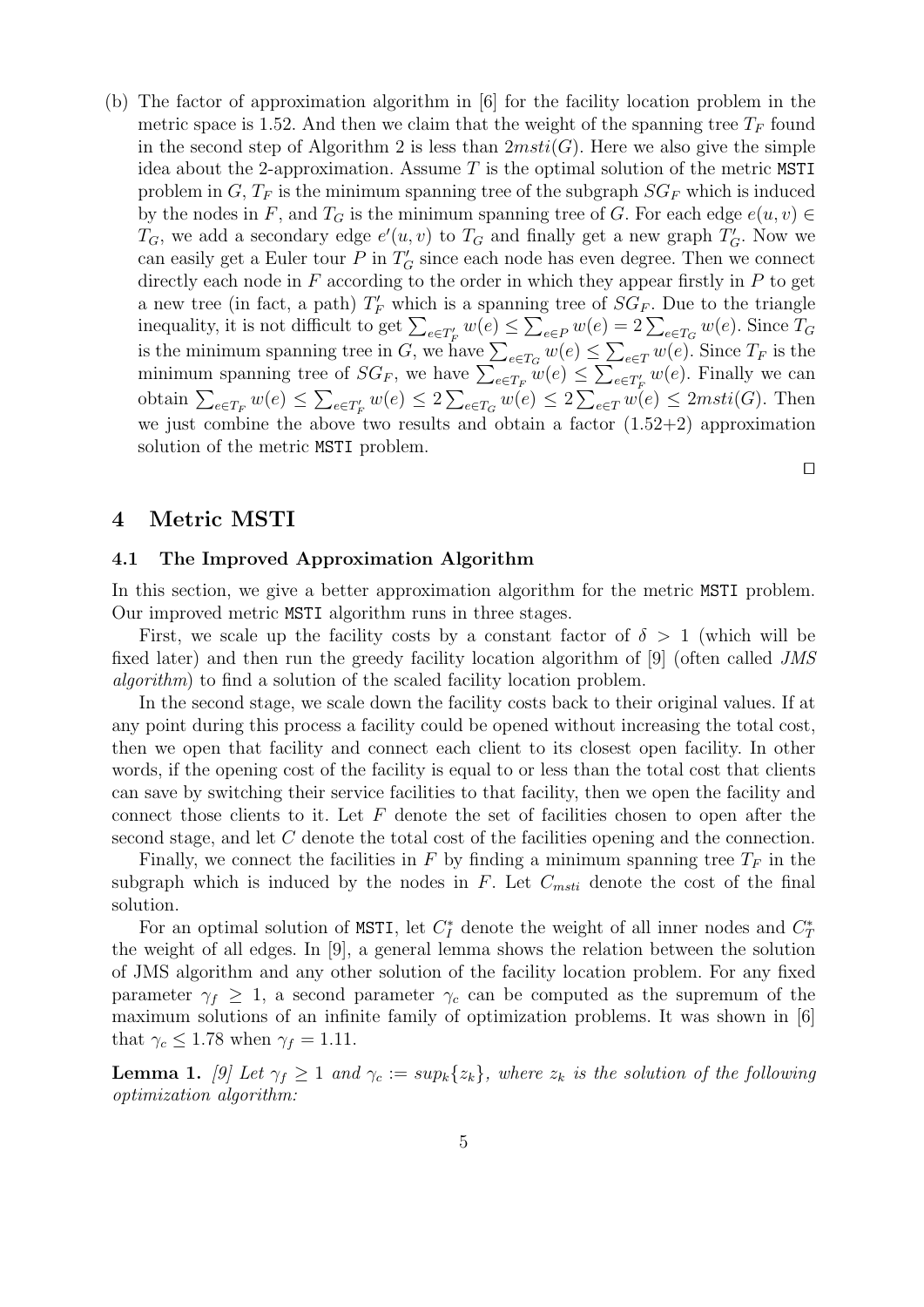$\emph{maximize $\mathit{z}_{k} = $}$  $\frac{\sum_{i=1}^{k} \alpha_i - \gamma_f f}{\sum_{i=1}^{k} d_i}$ subject to:  $\forall 1 \leq i < k : \alpha_i \leq \alpha_{i+1}$  $∀1 \leq j < i < k : r_{i,i} \geq r_{i,i+1}$  $\forall 1 \leq j < i \leq k : \alpha_i \leq r_{j,i} + d_i + d_j$  $\forall 1 \leq j \leq k \leq k$ .  $\sum_{j=1}^{i-1} max(r_{j,i} - d_j, 0) + \sum_{j=i}^{k} max(\alpha_i - d_j, 0) ≤ f$  $\forall 1 \leq j \leq i \leq k : \alpha_j, d_j, f, r_{j,i} \geq 0$ 

then for every instance  $\mathcal I$  of the facility location problem and for every solution of  $\mathcal I$ with facility opening cost  $C_{open}$  and connection cost  $C_{conn}$ , the cost of the solution found by the JMS algorithm is at most  $\gamma_f C_{open} + \gamma_c C_{conn}$ .

It was also proved in  $[6]$  that after the second stage of our algorithm the cost  $C$  can be bounded by  $C \leq max\{\gamma_f + 1 - \frac{1}{\delta}\}$  $\frac{1}{\delta}$ ,  $\gamma_f$  + ln  $\delta$ } $C^*_{open}$  + (1 +  $\frac{\gamma_c-1}{\delta}$ ) $C^*_{conn}$ , where  $C^*_{open}$  and  $C^*_{conn}$ are, respectively, the facility opening cost and connection cost of an optimal solution of the unscaled facility location problem. It is not difficult to prove that  $\gamma_f + 1 - \frac{1}{\delta} < \gamma_f + \ln \delta$ when  $\delta > 1$ . So we have  $C \le (\gamma_f + \ln \delta)C^*_{open} + (1 + \frac{\gamma_c - 1}{\delta})C^*_{conn}$ . Actually, by carefully analyzing the proof of the above inequality in [6], we can easily find that in the right side of the inequality the facilities opening cost and connection cost could be not only the optimal solution but any other feasible solution as well. The following lemma shows the idea.

Lemma 2. For any feasible solution of the original (unscaled) facility location problem with facility opening cost  $C_{open}$  and connection cost  $C_{conn}$ ,  $C \leq (\gamma_f + \ln \delta)C_{open} + (1 +$  $\gamma_c-1$ δ  $)C_{conn}$ .

Theorem 4. Our algorithm is a factor 3.106 approximation algorithm for the metric MSTI problem.

*Proof.* We have proved in theorem 3 that  $cost(T_F) \leq 2C_T^*$ . Remember that  $C_I^*$  and  $C_T^*$ respectively denote the weight of all inner nodes and the weight of all edges in the optimal solution of the metric MSTI problem. According to Lemma 2, we have the inequality,

$$
C_{msti} \leq C + \cos t(T_F) \leq (\gamma_f + \ln \delta)C_I^* + (1 + \frac{\gamma_c - 1}{\delta})C_T^* + 2C_T^*
$$
  

$$
\leq \max(\gamma_f + \ln \delta, 3 + \frac{\gamma_c - 1}{\delta})msti(G).
$$

Choosing  $\gamma_f = 1.11$  and  $\gamma_c = 1.78$ , we can minimize the approximation factor by choosing  $\delta = 7.36$ . We then get an approximation factor of 3.106.

Mahdian [8] have numerically calculated many pairs  $(\gamma_f, \gamma_c)$  (by solving the first 100 optimization problems), which should give a good approximation of the trade-off between facility cost approximation ratio and connection cost approximation ratio. We try all these pairs and find the pair (1.11, 1.78) is the best and fortunately, this pair has been proved mathematically in [6].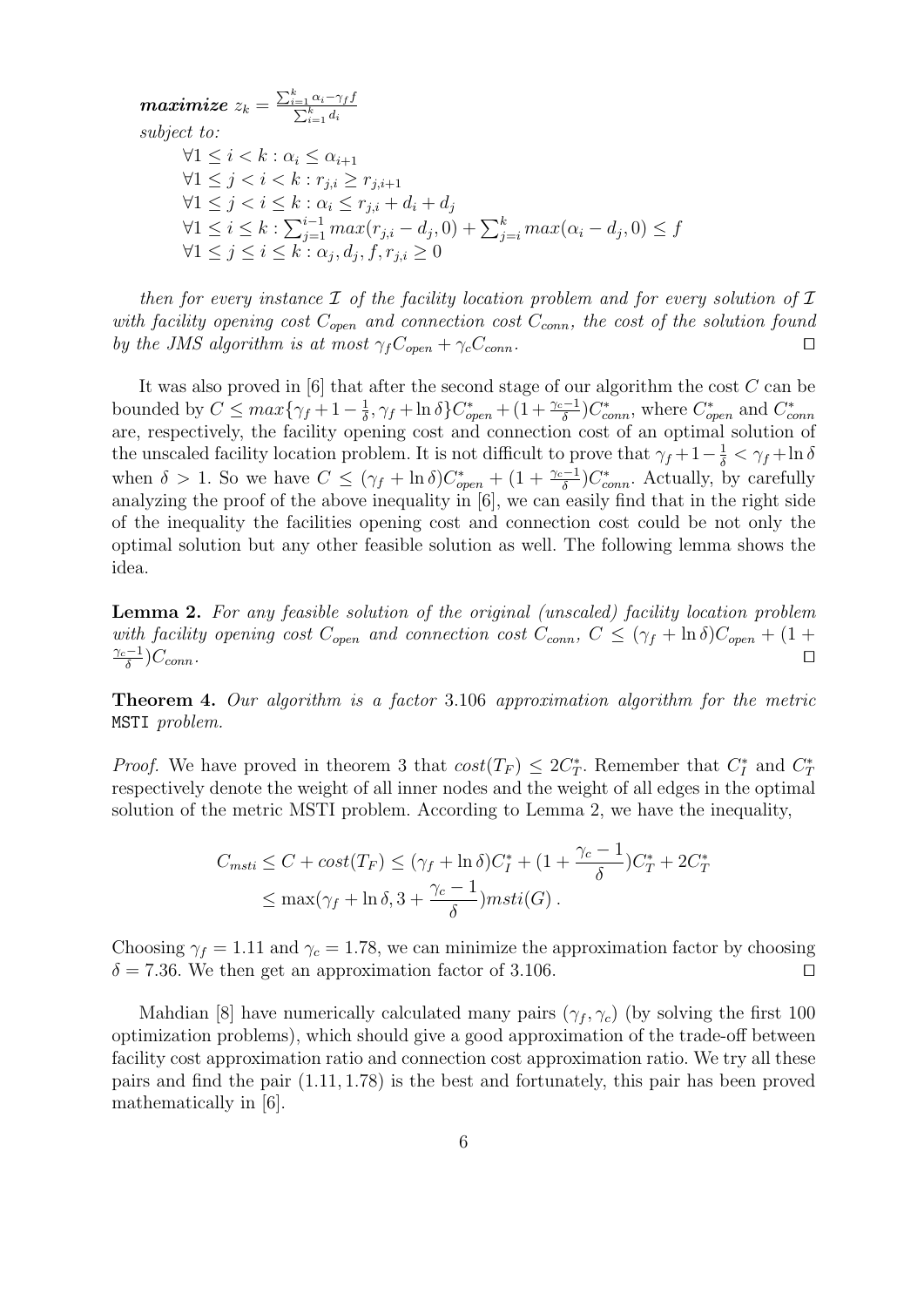#### 4.2 A Lower Bound for Approximating Metric MSTI

In this section, we will slightly modify the lower bound proof for the non-approximability of the metric uncapacitated facility location problem [10] to get a lower bound for the non-approximability of metric MSTI. In particular, we establish a relation between the set cover problem (SC) and metric MSTI and show that if metric MSTI can be approximated within a factor of 1.463, then we can have a polynomial time approximation algorithm for SC with approximation factor  $c \cdot ln(n)$  for some  $c < 1$ , which implies  $NP \subseteq DTIME[n^{O(loglog n)}]$  [11].

An instance of SC is given by a set of elements  $X = \{x_1, x_2, \ldots, x_n\}$  and a collection of subsets  $S = \{S_1, S_2, \ldots, S_m\}$ , where each  $S_i \subseteq X$ . The goal is to choose a minimum number of subsets in  $S$  to cover all elements in X.

We construct an instance of MSTI as follows. We introduce a node for each  $x_i \in X$  and each  $S_i \in \mathcal{S}$ , and add an additional node r with its weight  $w(r) = 0$ . With a slightly abuse of notation, we also use  $x_i$  and  $S_j$  to denote the corresponding nodes in the constructed instance of MSTI. If  $x_i \in S_j$ , then the two nodes are connected by an edge of weight 1 (i.e.  $w(e(x_i, S_j)) = 1$ . All  $S_j$  are connected to r by an edge of weight 2. All the other edge weights are defined by the shortest path in the graph defined so far. Obviously, the edge weights satisfy the triangle inequality. We assign a very large weight to all nodes  $x_i$  (so that they will not be chosen as inner nodes in an optimal MSTI tree). The weights of the  $S_j$  will be specified later.

The basic idea is to use the solution of MSTI to obtain a partial solution of the set cover problem in one iteration. If we can find a good approximation of MSTI, say with factor 1.463, then we can approximate the set cover problem within a factor of  $c \cdot \ln n$  for some  $c < 1$ .

Because all nodes of  $x_i$  have a large weight, any MSTI approximation algorithm with a reasonable approximation factor will find a tree T in which all these  $x_i$  nodes are leaves. If T contains an edge  $e = (S_i, S_j)$ , then we delete e. Then there are two connected components left and  $S_i$  and  $S_j$  are in different connected components. Here we assume  $S_i$ is in the same connected components as r and thus  $S_j$  is in the other components. We then add the edge  $e'(r, S_j)$  to  $T - e$  to obtain a new spanning tree T' (i.e.  $T' = T - e + e'$ ). Since  $w(e) \ge 2$  and  $w(e') = 2$ , we know  $msti(T) \ge msti(T')$ . The inner nodes  $S_j$  are the subsets we will choose for the set cover problem, and the  $x_i$  connected to them are the elements covered by those subsets.

Now we formally give the algorithm to solve SC by using an approximation algorithm for MSTI as a subroutine. Suppose k is the optimal solution of an SC instance and  $\gamma$  a constant we will specify later. Since we do not know  $k$ , we run the following algorithm for  $k = 1, 2, 3, \ldots, |\mathcal{S}|.$ 

# Set  $\text{Cover}(X, \mathcal{S})$ While  $X \neq \emptyset$  do

Create an MSTI instance corresponding to  $(X, S)$ , where all the nodes of  $S_i$  are assigned the same weight  $f = \gamma \frac{|X|}{k}$  $\frac{x_1}{k};$ 

Compute an MSTI-approximation  $T$  by the approximation algorithm;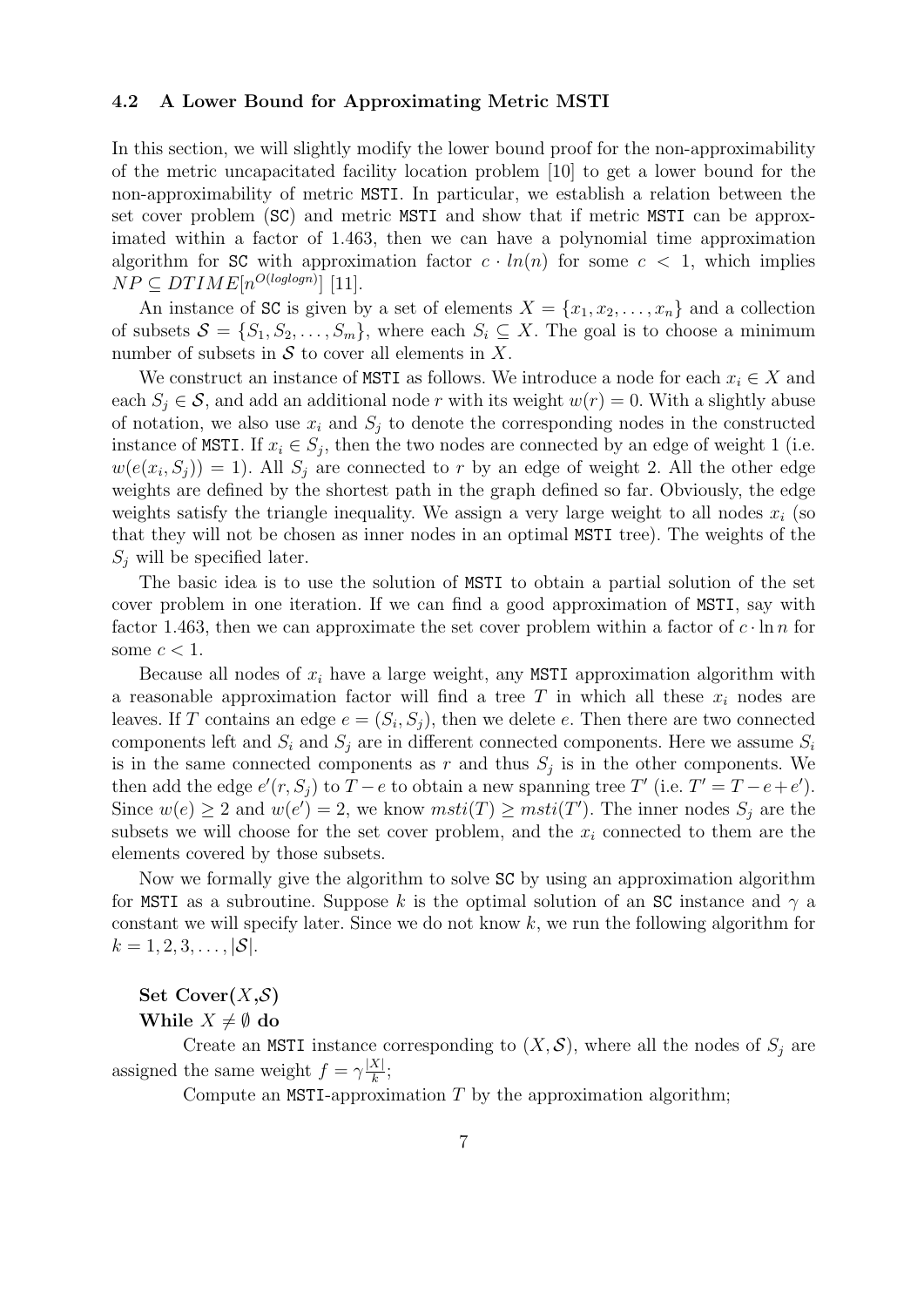Let X' be the set of all  $x_i$  that are connected by an edge of weight 1 in T and  $\mathcal{S}'$  the set of inner nodes  $S_j$ ;

Set  $X = X - X'$  and  $S = S - S'$ ; end while

The following lemma was proved in [10].

**Lemma 3.** [10] Suppose we have a set cover instance  $(X, \mathcal{S})$  where the minimum set cover size is k. If there is a polynomial time algorithm that can pick  $\beta k$  sets (for any constant β) covering  $c'|X|$  elements, where  $c' > c<sub>β</sub> = (1 - \frac{1}{e<sub>β</sub>}$  $\frac{1}{e^{\beta}}$ , then  $NP \subseteq DTIME[n^{O(loglog n)}]$ .  $\Box$ 

Theorem 5. If there is a polynomial time approximation algorithm with an approximation factor smaller than 1.463 for metric MSTI, then  $NP \subseteq DTIME[n^{O(loglog n)}].$ 

*Proof.* Consider iteration j of the above algorithm with sets  $X_j$  and  $S_j$ . Let  $n_j = |X_j|$ ,  $m_j = |S_j|$ , and  $f_j$  be the weight of  $S_j$ . Since there is a solution of size k of the set cover problem, there is a solution of MSTI of cost  $kf_j + 2m_j + n_j$ . If there is an  $\alpha$ -approximation for MSTI, then we obtain a solution of cost at most  $\alpha(kf_i + 2m_i + n_i)$ .

Suppose this solution selects  $\beta k$  nodes in S as inner nodes and cn nodes in X as leaves within distance 1 of these inner nodes. By Lemma 3,  $c \leq c_{\beta}$  unless  $NP \subseteq$ DTIME $[n^{O(loglog n)}]$ . We know the overall cost of this solution is at least  $\beta k f_j + c n_j +$  $2m_j + 3(n_j - cn_j)$ , but at most  $\alpha(kf_j + 2m_j + n_j)$ .

Thus, we can obtain the following inequality,

.

$$
\alpha \geq \frac{\beta k f_j + 2 m_j + 3 n_j - 2 c n_j}{k f_j + 2 m_j + n_j} \geq \frac{\beta \gamma n_j + 2 m_j + 3 n_j - 2 c_\beta n_j}{\gamma n_j + 2 m_j + n_j}
$$

The last inequality holds because  $c < c_{\beta}$  and  $f_j = \gamma \frac{n_j}{k}$  $\frac{n_j}{k}$ . The right hand side is minimized with  $\beta = \ln \frac{2}{\gamma}$ , i.e.,

$$
\alpha \geq \frac{n_j(1+\gamma + \gamma ln_{\gamma}^2) + 2m_j}{n_j(1+\gamma) + 2m_j} \approx \frac{n_j(1+\gamma + \gamma ln_{\gamma}^2)}{n_j(1+\gamma)}
$$

The last approximation holds when  $m_j/n_j \leq \epsilon$  for some small  $\epsilon > 0$ . We can assume that this is true for every  $i$  because we can reduce the original set cover problem to an equivalent set cover problem where we reproduce many copies of each single element, say  $|\mathcal{S}| \frac{1}{\epsilon}$  many. The containment relationship is reserved. This leaves the number of subsets unchanged but increases the number of elements such that  $m_j/n_j \leq \epsilon$ . Choosing  $\gamma = 0.463$ we get  $\alpha \geq 1.463$ .

# 5 A  $2(H_n - 1)$ -Approximation for the General MSTI

In the previous section, we used approximation algorithms for facility location and node weighted Steiner tree, both of which use the similar technique to classical set cover approximation algorithms. For the algorithm in this section, we also follow a greedy approach, in each iteration we select a minimum ratio partial solution. The similar ideas appear in[4,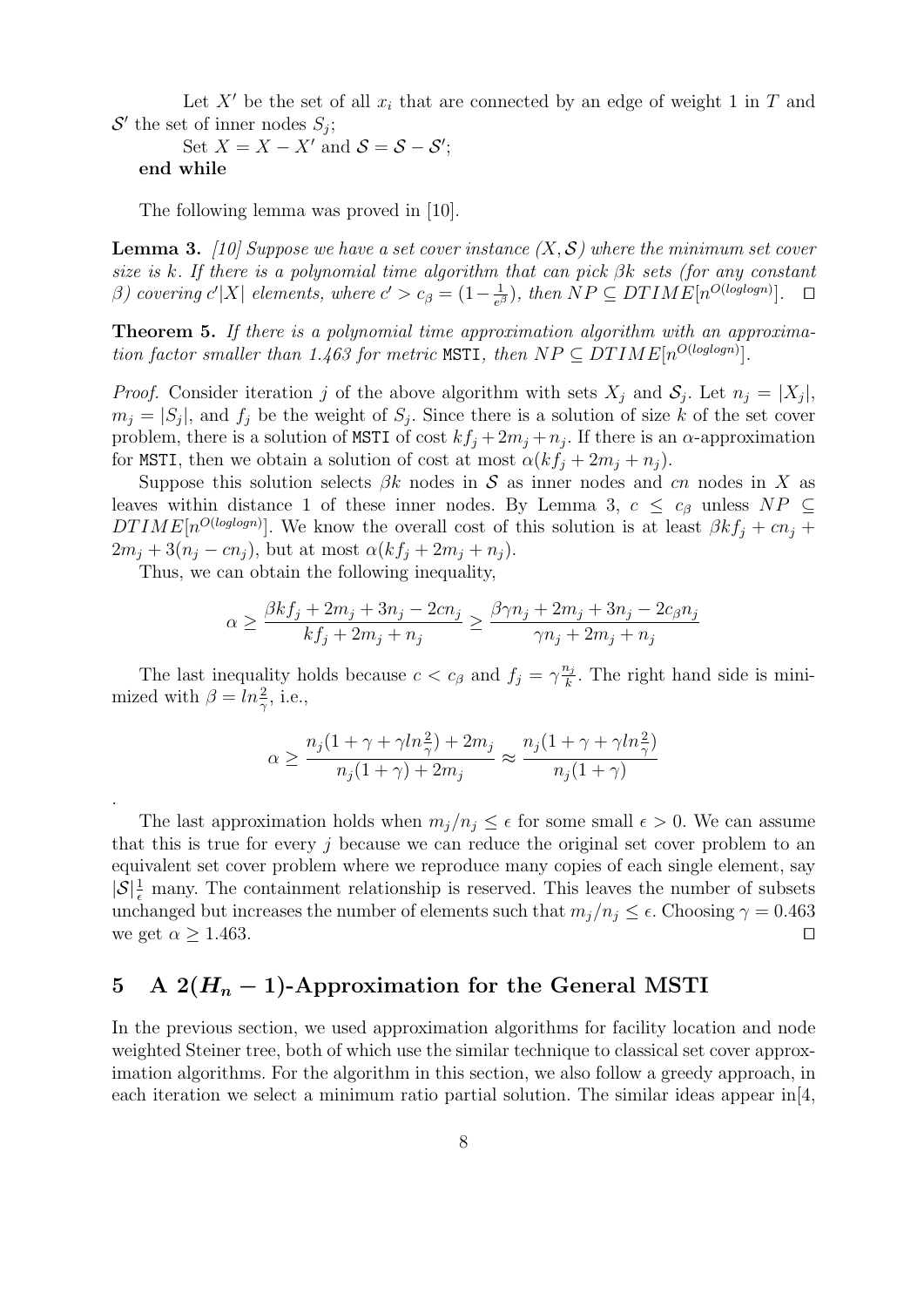5] for example. However, to find a minimum ratio partial solution is not always a trivial work like in the set cover approximation. The main difficulty here is how to define the structure of partial solution and how to find a minimum ratio partial solution.

Now, we describe our algorithm which runs in iterations. In the beginning, every node of G forms a singleton tree. In each iteration, we combine some trees together into a new larger tree. The algorithm terminates when only one tree is left which will be our MSTI approximation. Since at any time of our algorithm our partial solution forms a forest, we use  $F_i$  to denote this forest just before going into iteration i.

In each iteration we choose a *treestar* which consists of a tree  $T_0$ , k trees  $T_1, \ldots, T_k$ and k edges  $e_1, \ldots, e_k$ , where  $k \geq 1$  and  $e_i$  connects a node in  $T_0$  to a node in  $T_i$ . We call  $T_0$  the center-tree of the treestar,  $T_1, \ldots, T_k$  the leaf-trees, and  $e_i$  the leaf-edges. We then combine the center-tree plus the leaf-trees and the leaf-edges into one larger tree.

We distinguish *paid nodes* from *unpaid nodes*. If the weight of the node has been counted, it is paid. Otherwise, it is unpaid. Initially, all nodes are unpaid. We will make sure that all the inner nodes of  $F_i$  are paid before iteration i and each node will be paid at most once. In each iteration, we pay the cost of the treestar we choose. Formally, the cost of treestar  $TS$  is composed of the cost of all the leaf-edges in  $TS$  plus all unpaid nodes that are leaves in original trees but become inner nodes in the new larger tree. The only exception is that if the center is an unpaid singleton tree (a node) and the newly produced larger tree consists only of two nodes, then the center node must be paid in the new larger tree although it is a leaf. We call the above two types of nodes which should be paid in this iteration *switch nodes* of the treestar  $TS$ . After this iteration, all switch nodes become paid. Fig. 1 shows a treestar.



Fig. 1. A treestar with center-tree  $T_0$  and leaf-trees  $T_1, T_2, T_3$ . The dashed lines are leaf-edges. The solid nodes are switch nodes. The cost of the treestar is the sum of the weights of the three leaf-edges and the two switch nodes.

To achieve a good approximation ratio we must in each step select the treestar carefully. Note that the cost of a treestar is the sum of the leaf-edge weights plus the weights of all switch nodes. As a consequence, the sti-weight of the tree is at most the sum of all the treestar costs involved in its iterative construction. Every node of the backbone is counted for once, namely in the iteration when it becomes an inner node. And every edge is counted in the iteration when it is added as a leaf-edge.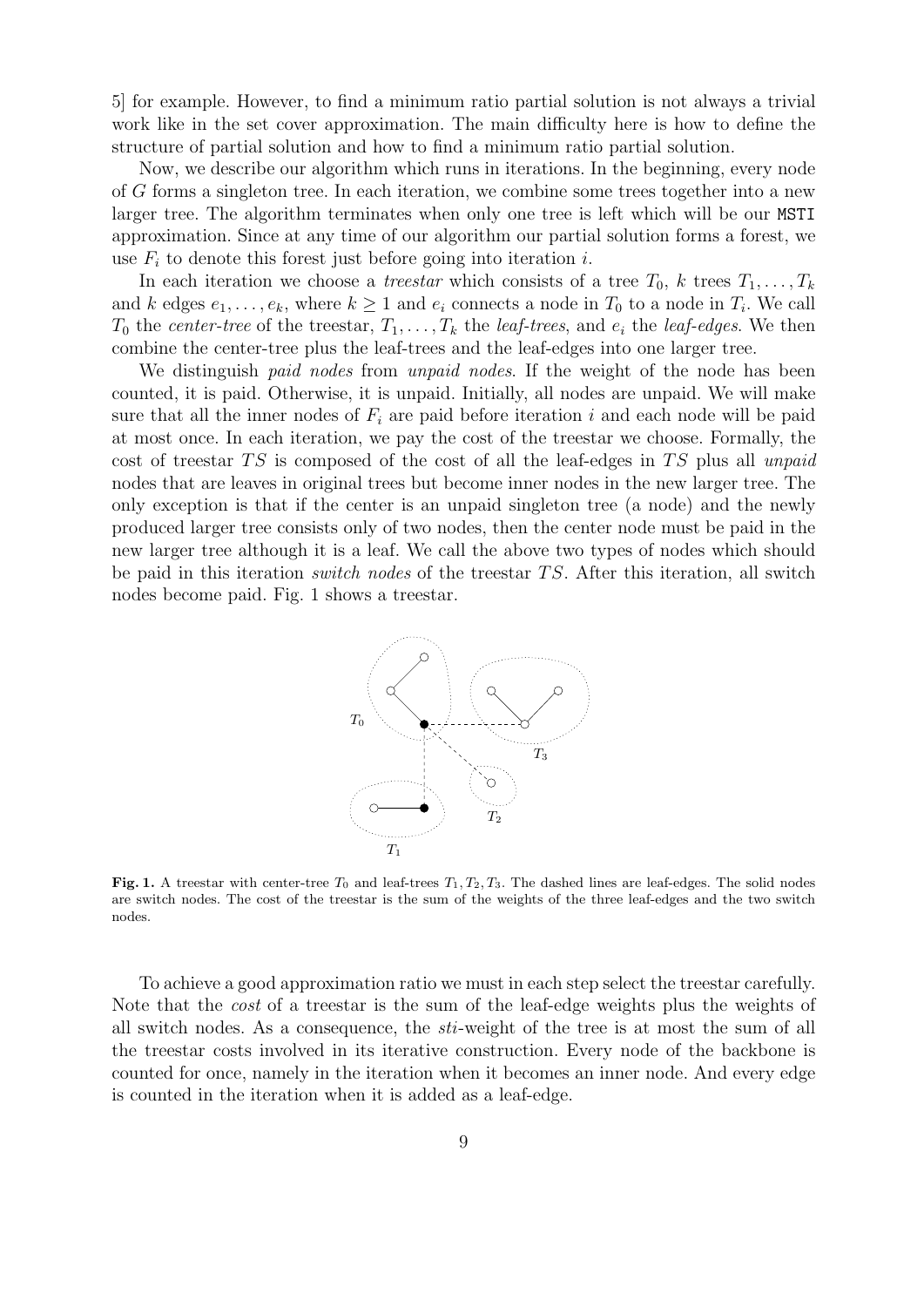We define the *relative cost* of a treestar as the quotient of its cost and its number of tree components (i.e. one plus the number of leaf-trees). In each iteration we choose a treestar of minimum relative cost, a so-called mrc-treestar. We will first show that we can find such an mrc-treestar efficiently, and then analyze the approximation ratio of this construction.

#### 5.1 Computing a Treestar of Minimum Relative Cost

We show how to find an mrc-treestar with fixed center  $T_0$ . Since  $T_0$  may have many nodes, enumerate all the possibilities of the leaf-edge combinations will lead to an exponential time algorithm. The main observation is that we do not need to test all possible combinations.

**Lemma 4.** There is an mrc-treestar with center  $T_0$  such that all leaf-trees are connected to the same node of  $T_0$ .

*Proof.* Assume there is a mrc-treestar  $TS$  where we have leaf-trees connected to nodes  $v_1, \ldots, v_t$  of  $T_0$ , where  $t \geq 2$ . Let  $S_i$  be the set of leaf-trees connected to node  $v_i$ , for  $i = 1, \ldots t$ . Then we have

$$
mrc(TS) = \frac{\sum_{i=1}^{t} cost(TS_i)}{1 + \sum_{i=1}^{t} |S_i|} = \frac{\sum_{i=1}^{t} cost(TS_i)}{\sum_{i=1}^{t} (\frac{1}{t} + |S_i|)},
$$

where  $mrc(TS)$  is the relative cost of TS and  $cost(TS_i)$  is the cost of the treestar  $TS_i$ which consists of center-tree  $T_0$  and the leaf-trees  $S_i$  connected to  $v_i$ . By Fact 1, there is a node  $v_i$  such that the treestar  $TS_i$  has relative cost

$$
mrc(TS_i) = \frac{cost(TS_i)}{1+|S_i|} < \frac{cost(TS_i)}{\frac{1}{t}+|S_i|} \leq mrc(TS) \, .
$$

For a fixed center-tree  $T_0$  and node  $v_0$  in  $T_0$  we can compute the respective mrctreestar as follows. Let  $dis(v_0, T_i)$  denote the minimum cost of connecting the leaf-tree  $T_i$  to node  $v_0$  in  $T_0$  (but without the cost induced by  $v_0$  if it becomes a switch node). Formally, $dis(v_0, T_i) = \min_{v \in T_i}(w(e(v_0, v)) + sn(v))$  where  $sn(v) = w(v)$  if v becomes a switch node and  $sn(v) = 0$  otherwise. If the mrc-treestar has k leaf-trees, it must use the k cheapest trees. So all we have to do is to compute  $dis(v_0, T_i)$  for all other trees  $T_i$ . Assume there are l other trees  $T_i$ , we sort them by the value  $dis(v_0, T_i)$  in non-decreasing order. Suppose they are  $T_1, T_2, \ldots, T_l$ , and then we find the value k that minimizes  $rc(T_0, v_0) = \frac{sn(v_0) + \sum_{i=1}^{k} dis(v_0, T_i)}{k+1}$ .

Then, the mrc-treestar TS in forest F is the tree with the relative cost  $mrc(TS)$  =  $\min_{T \in F, v \in T} rc(T, v).$ 

**Theorem 6.** We can compute an mrc-treestar in time  $O(m \log n)$ .

*Proof.* We must compute an mrc-treestar for any fixed center tree T and any node  $v$ in T. There may be up to n trees, but there are also only n nodes and fixing the node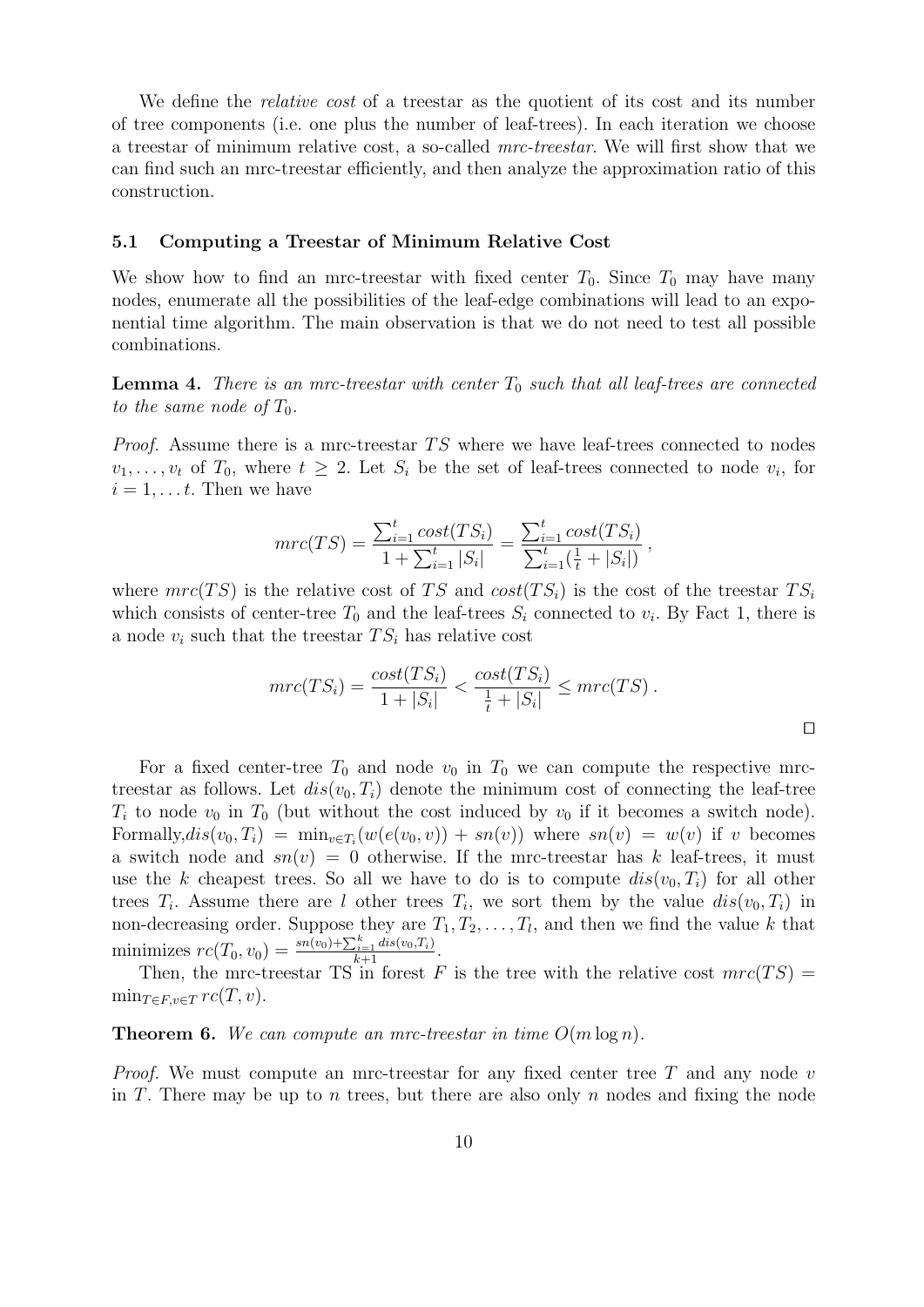automatically fixes the tree which the fixed node belongs to. So we actually only need to compute  $n$  mrc-treestars with the fixed tree and the fixed node. The time to compute one such star is dominated by  $O(n \log n)$ , the time needed to sort the  $dis(v_0, T_i)$  values. Since each  $T_i$  can only incur cost once for each adjacent edge, the total time is bounded by  $O(m \log n)$ .

Here we give the outline of our algorithm. Mrc-Treestar is a subroutine which will be used in Msti

**Mrc-Treestar**  $(F)$  //F is the forest where we want to find the mrc-treestar

```
1 for each tree T \in F2 for each node v \in T3 if paid(v) = 04 then sn(v) = w(v)s \qquad \qquad \text{else } sn(v) = 06 for each tree T' \in F (T' \neq T)7 for each node v' \in T' and if (v, v') \in E(G)8 if paid(v') = 0 and deg_F(v') \ge 1 //deg<sub>F</sub>(v') is the degree of node v' in F
9 then sn(v') = w(v)10 else sn(v') = 011 dis(v, v') = w(e(v, v')) + sn(v')12 dis(v, T') = \min_{v' \in T'} dis(v, v')13 Sort all trees T' \neq T by dis(v, T') in nondecreasing order, suppose they are T_1, T_2, \ldots, T_l14 rc(T, v) = \min_{k} \left( \frac{sn(v) + \sum_{i=1}^{k} dis(v, T_i)}{k+1} \right)15 mc(TS) = min_{T \in F, v \in T}(rc(T, v))16 update paid function according to TS17 return TS
```
**Msti**  $(G)/G$  is the graph where we want to find a MSTI

```
1 F_1 = \bigcup_{i=1}^n \{\{v_i\}\}\2 paid(v_i) = 0, 1 \leq i \leq n3 T = \emptyset, i = 14 while (T \text{ is not a spanning tree of } G)5 do TS_i = Mrc - Treestar(F_i).
6 Let E(TS_i) be tree−edges of TS_i and T_1, T_2, ..., T_k be tree components (center−tree and leaf−trees)
             involved in TS_i.
7 T = T \cup E(TS_i)8 F_{i+1} = F_i - \{T_1, T_2, ..., T_k\} + \{T_1 \cup T_2 \cup ... \cup T_k\}9 i = i + 110 end while
11 return T
```
#### 5.2 Analysis of the Approximation Factor

We now prove that we eventually compute a  $2(H_n - 1)$ -approximation to the minimum sti-weight tree. Let  $F_i$  be the forest of  $n_i$  trees before iteration i. Let  $OPT_i$  denote the minimum cost of connecting all these trees (using a similar cost function as we used for the cost of a treestar, i.e. the cost of all edges and those nodes which are leaves in  $F_i$  but finally become inner nodes). In particular,  $F_1$  is the set of nodes of  $G$ ,  $n_1 = n$ , and  $OPT_1 = OPT$ , the minimum sti-weight for G. Let  $TS_i$  be the treestar computed in iteration i, with  $m_i$  tree components (the number of leaf-trees of  $TS_i$  plus one), and let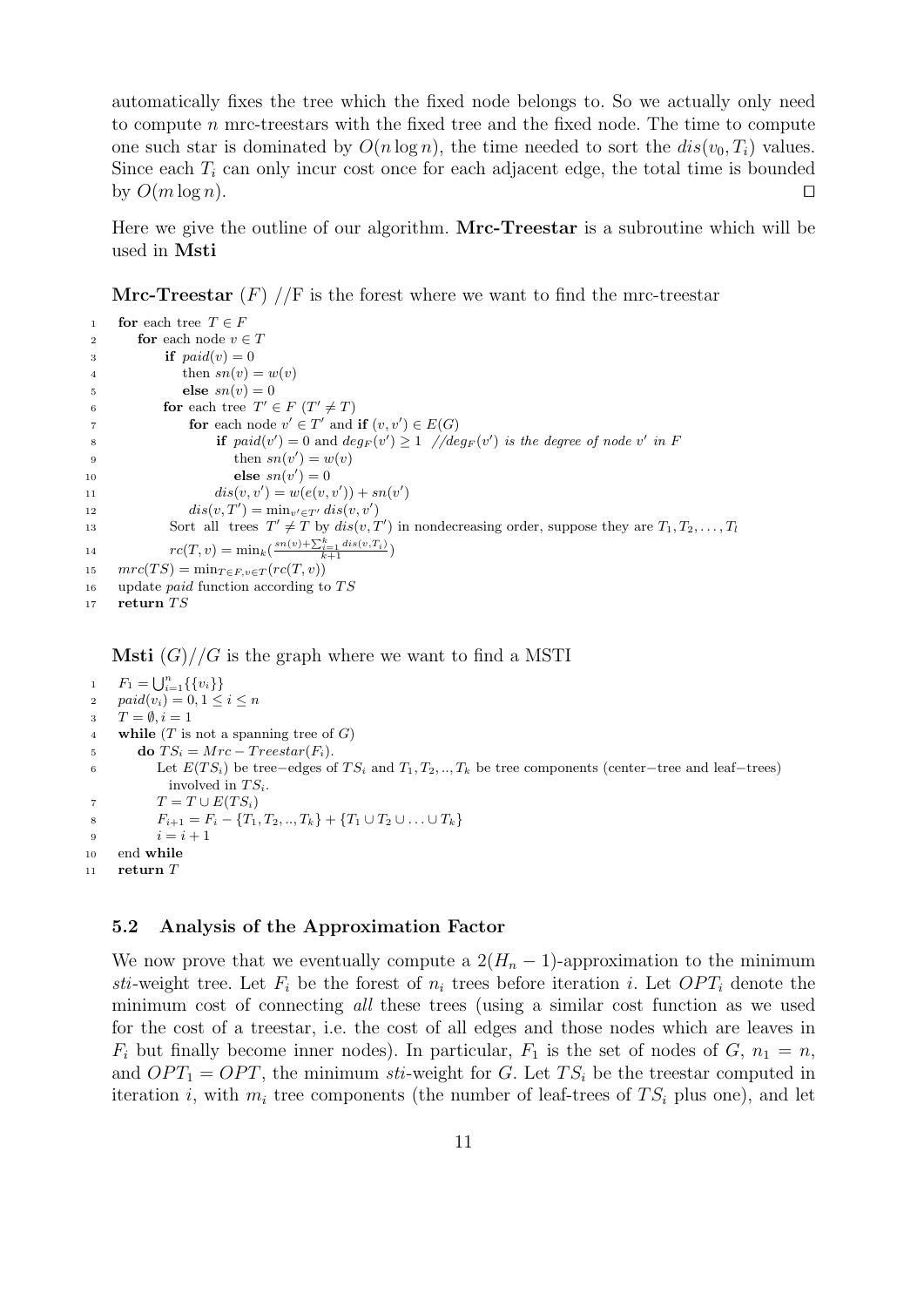$cost(TS_i)$  be its cost. After t iterations (it is easy to see t must be smaller than n), the algorithm terminates.

We start with a lemma.

**Lemma 5.** Any tree of size at least 2 can be partitioned into vertex-disjoint stars of size at least 2, where a star is a tree which has at most one inner node.

Proof. By induction on the size of the tree. A tree of size 2 is a star of size 2. If the tree has more than 2 nodes, let r be any vertex of degree at least 2. Let  $T_1, T_2, T_3, \ldots$  be the subtrees rooted at  $r$ . If some of them have size one, we connect all of them to  $r$  to form a star of size at least 2; the other subtrees will have a star partition by the induction hypothesis. If all  $T_i$  have size at least 2, then  $T_1 \cup r$ ,  $T_2$ ,  $T_3$ , ... have a star partition by the induction hypothesis.  $\Box$ 

The next two lemmas show that we can bound the relative cost of the mrc-treestar found in any iteration by the relative cost of  $OPT$ .

**Lemma 6.** For all  $i \geq 1$ ,  $\frac{cost(TS_i)}{m}$  $\frac{t(TS_i)}{m_i} \leq \frac{OPT_i}{n_i}$  $\frac{PT_i}{n_i}$ .

*Proof.* By Lemma 5, the optimal connection of all trees in  $F_i$  is a tree (regarding the trees in  $F_i$  as nodes) which has a star partition. By Fact 1, there is one star (thus a treestar in  $F_i$ ) in this partition whose relative cost is at most  $\frac{OPT_i}{n_i}$ . But we computed a treestar with minimum relative cost, so the claim follows.

### **Lemma 7.** For all  $i > 1$ ,  $OPT_{i+1} < OPT_i$ .

*Proof.* Suppose  $F_i = \{T_1, T_2, \ldots T_{n_i}\}\$ and we find the mrc-treestar  $TS_i = \{T_1, T_2, \ldots T_k\}\$ ,  $2 \leq k \leq n_i$  and merge its components into a single tree. If  $k = n_i$ , the lemma holds since  $OPT_{i+1} = 0$ . Let  $G_i$  denote an optimal connection network of these trees in  $F_i$ . The cost of  $G_i$  is composed of the cost of all the edges of  $G_i$  and the cost of all nodes that are leaves in  $F_i$  but become inner nodes after adding  $G_i$ . We will construct a connection network  $G_{i+1}$  for  $F_{i+1}$  ( $G_{i+1}$  may not be the optimal solution for  $F_{i+1}$ ). Consider all the edges in the cut  $S = S(A; B)$  where  $A = T_1 \cup T_2 \cup \ldots \cup T_k$  and  $B = T_{k+1} \cup \ldots \cup T_{n_i}$  in  $G_i$ . we denote these cut edges  $(a_j, b_j)$  where  $a_j \in A$  and  $b_j \in B$ . we can obtain a connection network  $G_{i+1}$  for  $F_{i+1}$  whose cost is not more than the cost of  $G_i$  by deleting some edges of S. Consider the subgraph  $H_i$  of  $F_i \cup G_i$  induced by the nodes of B. Suppose  $H_i$  have several components, say  $C_1, C_2, \ldots, C_l$ . We let  $G_{i+1}$  consist of all edges of  $H_i \cap G_i$  and l cut edges each of which connects one component to A. Since A is a tree in  $F_{i+1}$ , such a  $G_{i+1}$  can connect all trees in  $F_{i+1}$ . For a component  $C_i$ , arbitrary choosing a cut edge  $(a_x, b_x)$  that connects  $C_i$  to A may not work because of a bad situation where the cost of  $G_i$  does not include the cost of  $a_x$  while the cost of  $G_{i+1}$  does, rendering  $G_{i+1} \geq G_i$ . The bad situation happens only when  $a_x$  is a singleton tree in  $F_i$  and a leaf in tree  $F_i \cup G_i$  (the cost of  $G_i$  does not contains the cost of  $a_x$ ), but an unpaid leaf in  $F_{i+1}$  and an inner node in tree  $F_{i+1}\cup G_{i+1}$  (so the cost of  $G_{i+1}$  contains the cost of  $a_x$ ). We argue that there exists a cut edge adjacent to each component  $C_i$  such that the bad situation doesn't happen. Suppose for component  $C_1$  there is no such edge, then l must be 1 since all choice  $a_x$ s are leaves in tree  $F_i \cup G_i$ ; otherwise  $F_i \cup G_i$  is not connected. So A is the union of all such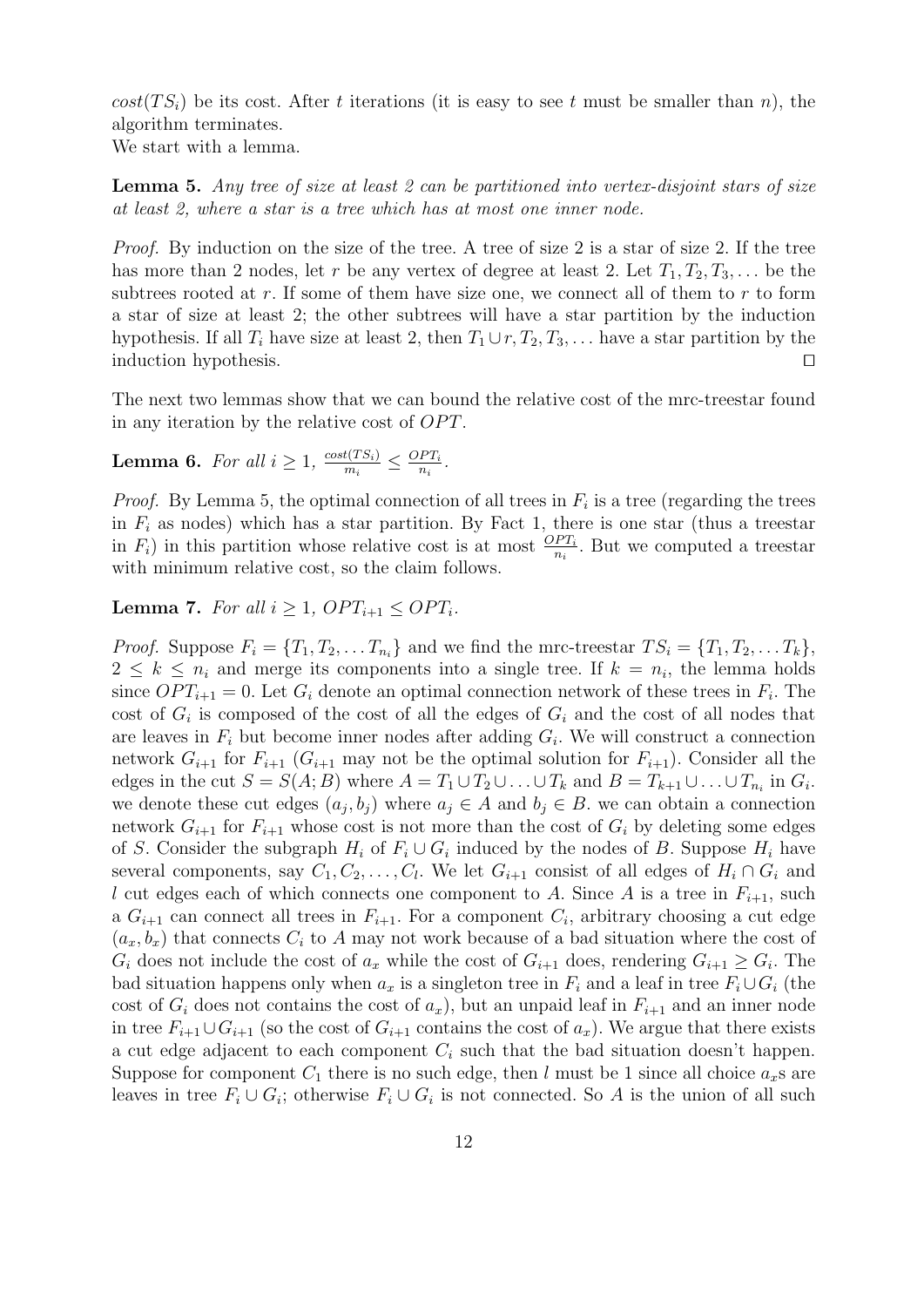$a_x$ s. However, they can't be all unpaid leaves in  $G_{i+1}$ , for at least the center must be paid. Therefore the contradiction follows.

In particular,  $OPT_i \leq OPT_1 = OPT$  for all  $i \geq 1$ .

**Theorem 7.** We can compute a  $2(H_n-1)$ -approximation to the minimum sti-weight tree in time  $O(nm \log n)$ .

Proof. First note that

$$
\frac{m_i}{n_i} = \frac{m_i - 1}{n_i} + \frac{1}{n_i} \le \sum_{k=n_i - m_i + 2}^{n_i} \frac{1}{k} + \frac{1}{n_i} \le 2 \cdot \sum_{k=n_i - m_i + 2}^{n_i} \frac{1}{k}
$$

In each iteration, we combine  $m_i$  trees into a single tree. Thus,  $n_{i+1} = n_i - m_i + 1$ . Because in the last iteration (the tth iteration) all of the leaf-trees will be combined into the final spanning tree which is our approximation solution, it is easy to know  $n_t = m_t$ . And there are more than one trees in  $F_t$ , which implies  $n_t \geq 2$ . Since  $n_{t-1} > n_t$ , we can get  $n_{t-1} \geq 3$ . Using Lemmas 6 and 7 we can can get the inequality:

$$
\sum_{i=1}^{t} cost(TS_i) \le \sum_{i=1}^{t-1} OPT_i \cdot \frac{m_i}{n_i} + \frac{m_t}{n_t} \cdot OPT_t \le (2 \cdot \sum_{i=1}^{t-1} \sum_{k=n_i-m_i+2}^{n_i} \frac{1}{k} + 1) \cdot OPT
$$

Since  $n_1 = n$  and  $n_{t-1} \geq 3$ , we can obtain

$$
\sum_{i=1}^{t-1} \sum_{k=n_i-m_i+2}^{n_i} \frac{1}{k} = \frac{1}{n} + \frac{1}{n-1} + \dots + \frac{1}{n_{t-1}}
$$
  

$$
\leq \frac{1}{n} + \frac{1}{n-1} + \dots + \frac{1}{3}
$$
  

$$
\leq H(n) - (\frac{1}{2} + 1)
$$

Then we can obtain the upper bound of our approximation solution:

$$
\sum_{i=1}^{t} cost(TS_i) \le ((2(H(n) - \frac{3}{2}) + 1) \cdot OPT
$$

$$
= 2(H(n) - 1) \cdot OPT
$$

The running time follows from theorem  $6$  and the fact that we have at most  $n$  iterations.

 $\Box$ 

 $\Box$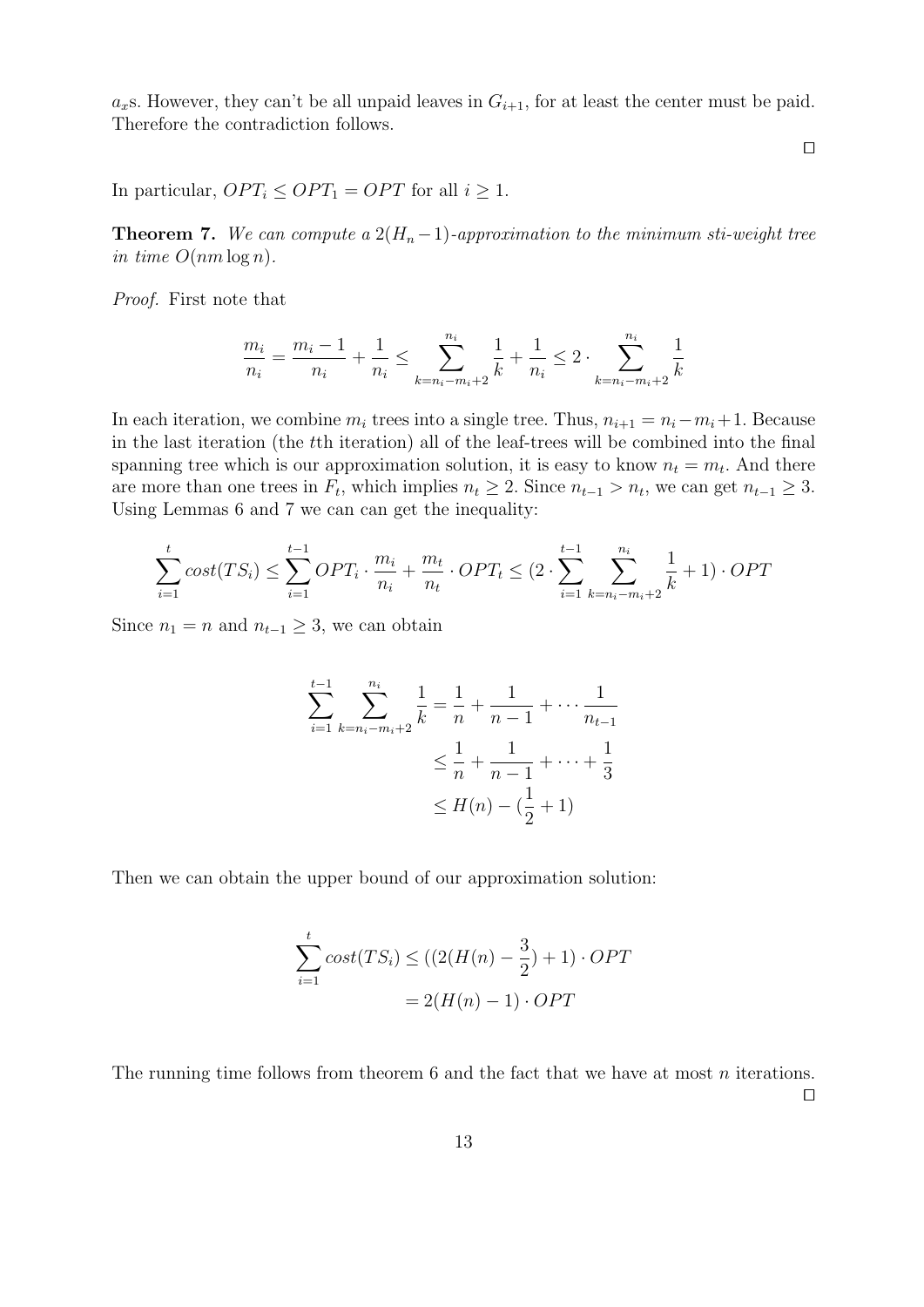# 6 A  $({\Delta}-1)$ -Approximation

Let  $\Delta$  be the maximal degree of the graph. For small  $\Delta$  there is a simple and fast  $(\Delta-1)$ approximation algorithm.

We try to transfer the node weights to the edges and then find a normal minimum spanning tree in the new graph with only edge weights. For each edge  $e(u, v)$ , let the new weight be  $w'(e) = w(e) + w(u) + w(v)$ . Then we compute a minimum spanning tree T for edge weights  $w'$  [1].

**Theorem 8.** T is a  $\Delta - 1$ -approximation to the optimal solution  $T_{msti}(G)$ .

*Proof.* For the cost  $w'(T)$  and  $w'(T_{msti}(G))$  of the two trees with respect to w' we have

$$
w'(T) = \sum_{e \in E(T)} w'(e) = \sum_{e \in E(T)} w(e) + \sum_{v \in V(T)} deg_T(v) \cdot w(v)
$$

and

$$
w'(T_{msti}(G)) = \sum_{e \in E(T_{msti}(G))} w'(e) = \sum_{e \in E(T_{msti}(G))} w(e) + \sum_{v \in V(T_{msti}(G))} deg_{msti}(v) \cdot w(v) ,
$$

where  $deg_T(v)$  and  $deg_{msti}(v)$  denote the degree of v in T and  $T_{msti}(G)$ , respectively. Since  $w'(T) \leq w'(T_{msti}(G))$ , we can get the inequality:

$$
\sum_{e \in E(T)} w(e) + \sum_{v \in I_T} (deg_T(v) - 1) \cdot w(v) \le \sum_{e \in E(T_{msti}(G))} w(e) + \sum_{v \in I_{T_{msti}(G)}} (deg_{msti}(v) - 1) \cdot w(v)
$$

Thus, if  $\Delta \geq 2$ , we get for the *sti*-weight of T in G

$$
sti(T) = \sum_{e \in E(T)} w(e) + \sum_{v \in I_T} w(v) \le \sum_{e \in E(T)} w(e) + \sum_{v \in I_T} (deg_T(v) - 1) \cdot w(v)
$$
  
\n
$$
\le \sum_{e \in E(T_{msti}(G))} w(e) + \sum_{v \in I_{T_{msti}(G)}} (deg_{msti}(v) - 1) \cdot w(v)
$$
  
\n
$$
\le (\Delta - 1) \cdot \left( \sum_{e \in E(T_{msti}(G))} w(e) + \sum_{v \in I_{T_{msti}(G)}} w(v) \right) = (\Delta - 1) \cdot msti(G) .
$$

# 7 Conclusion

We have presented the first approximation algorithms for the NP-complete problem minimum spanning tree with weighted inner nodes. Reducing the problem to an uncapacitated facility location and a node weighted Steiner tree problem gave us a  $(2.35 \ln n)$ approximation algorithm. In the metric space, the algorithm can get a factor 3.52 approximation solution. Using a slightly different algorithm for facility location, we obtain